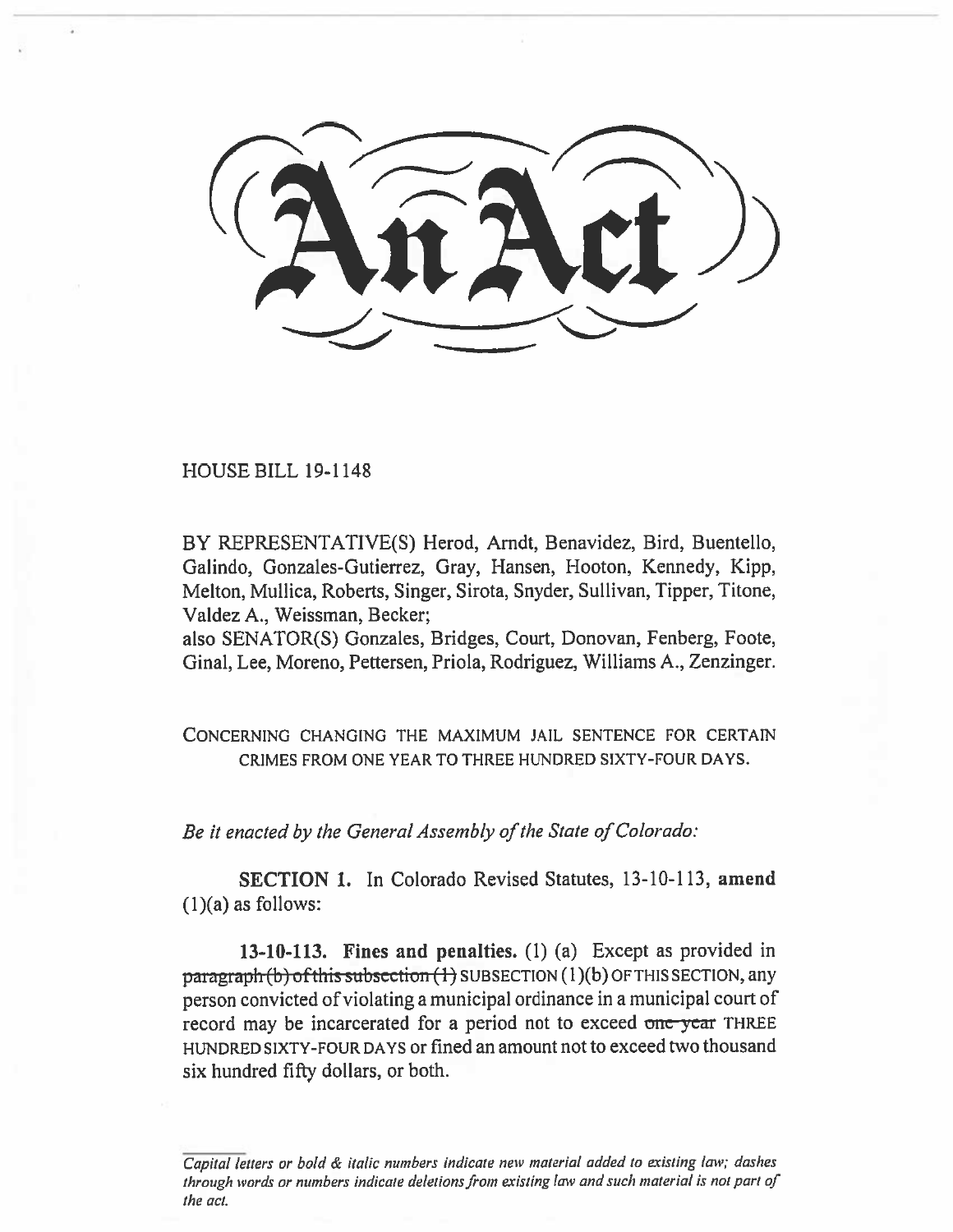**SECTION 2.** In Colorado Revised Statutes, 18-1.3-501, **amend**   $(1)(a)$  and  $(1)(d)$  as follows:

**18-1.3-501. Misdemeanors classified - drug misdemeanors and drug petty offenses classified - penalties - definitions.** (1) (a) Except as otherwise provided in paragraph (d) of this subsection (1) SUBSECTION (1)(d) **OF THIS SECTION,** misdemeanors are divided into three classes that are distinguished from one another by the following penalties that are authorized upon conviction except as provided in subsection (1.5) of this section:

| <b>Class</b> | <b>Minimum Sentence</b>                                                     | <b>Maximum Sentence</b>                                                                                                  |
|--------------|-----------------------------------------------------------------------------|--------------------------------------------------------------------------------------------------------------------------|
| 1            | Six months imprisonment,<br>or five hundred dollars fine,<br>or both        | Eighteen months imprisonment,<br>or five thousand dollars fine,<br>or both                                               |
| 2            | Three months imprisonment,<br>or two hundred fifty dollars<br>fine, or both | <b>Twelve months THREE</b><br><b>HUNDRED SIXTY-FOUR DAYS</b><br>imprisonment, or one thou-<br>sand dollars fine, or both |
|              | Fifty dollars fine                                                          | Six months imprisonment, or<br>seven hundred fifty dollars<br>fine, or both                                              |

(d) For purposes of sentencing a person convicted of a misdemeanor drug offense described in article 18 of this **title TITLE** 18, committed on or after October 1, 2013, drug misdemeanors are divided into two levels that are distinguished from one another by the following penalties that are authorized upon conviction:

| Level           | <b>Minimum Sentence</b>                                           | <b>Maximum Sentence</b>                                                                                             |
|-----------------|-------------------------------------------------------------------|---------------------------------------------------------------------------------------------------------------------|
| DM <sub>1</sub> | Six months imprisonment,<br>five hundred dollars fine,<br>or both | Eighteen months imprisonment,<br>five thousand dollars fine,<br>or both                                             |
| DM <sub>2</sub> | No imprisonment, fifty<br>dollars fine                            | <b>Twelve months THREE</b><br>HUNDRED SIXTY-FOUR DAYS<br>imprisonment, seven hundred<br>fifty dollars fine, or both |

PAGE 2-HOUSE BILL 19-1148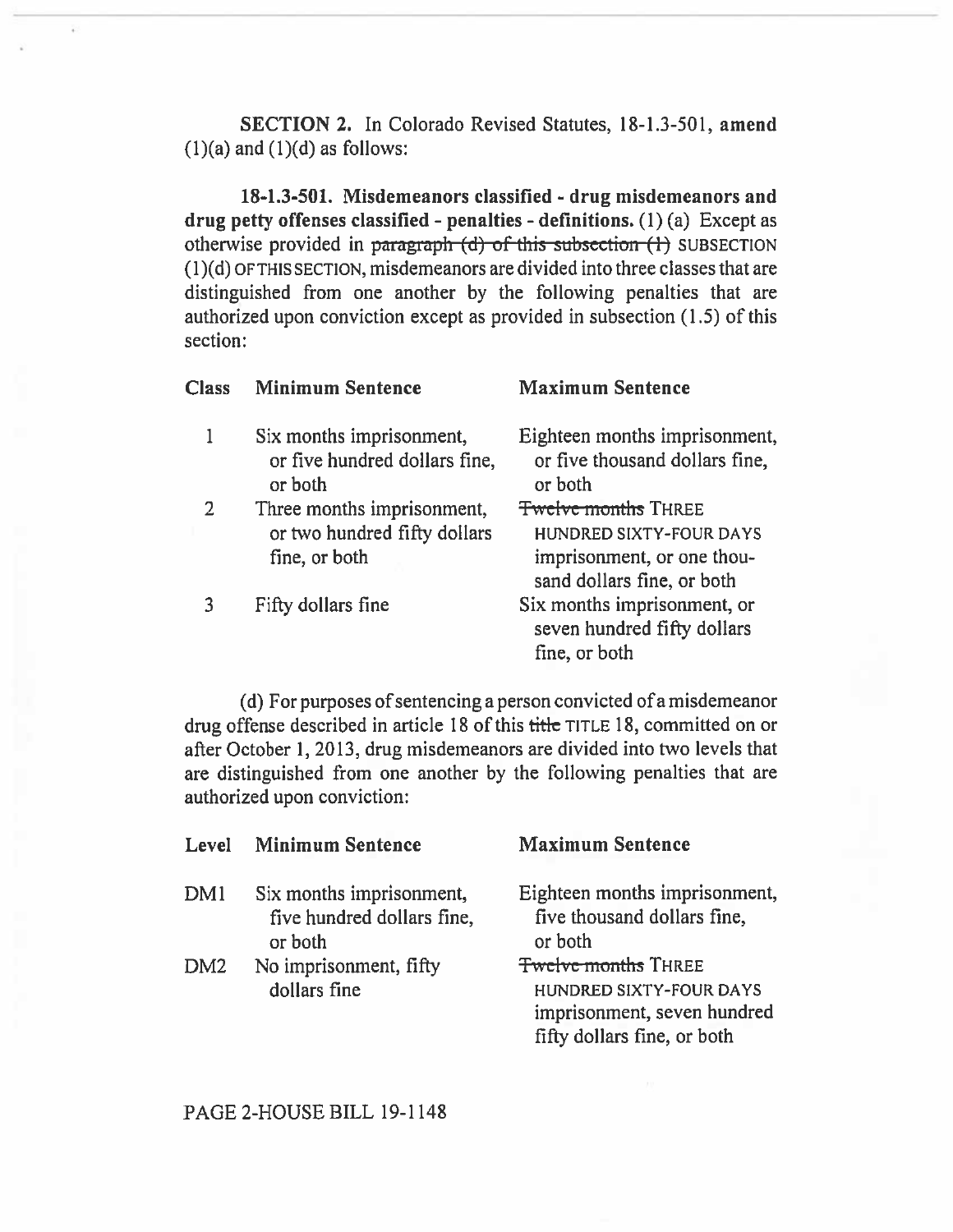**SECTION 3.** In Colorado Revised Statutes, 18-1.3-505, **amend** (1) as follows:

**18-1.3-505. Penalty for misdemeanor not fixed by statute punishment.** (1) In all cases where an offense is denominated a misdemeanor and no penalty is fixed in the statute therefor, the punishment shall be imprisonment for not more than one-year THREE HUNDRED SIXTY-FOUR DAYS in the county jail, or a fine of not more than one thousand dollars, or both such imprisonment and fine.

**SECTION 4. Act subject to petition - effective date.** This act takes effect at 12:01 a.m. on the day following the expiration of the ninety-day period after final adjournment of the general assembly (August 2, 2019, if adjournment sine die is on May 3, 2019); except that, if a referendum petition is filed pursuant to section 1 (3) of article V of the state constitution against this act or an item, section, or part of this act within such period, then the act, item, section, or part will not take effect unless